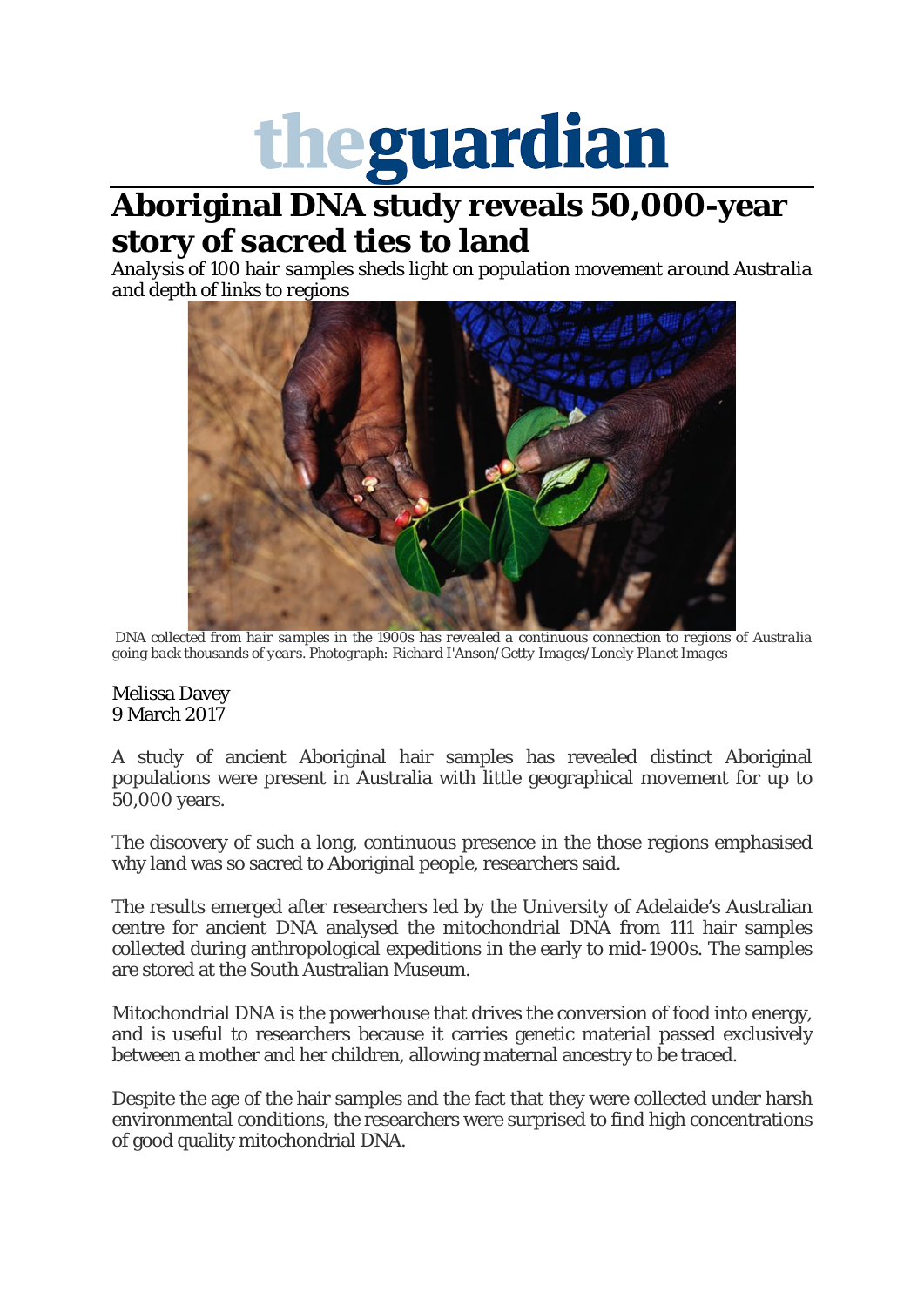Their analysis found Aboriginal Australians are the descendants of a single founding population that arrived in Australia 50,000 years ago, while Australia was still connected to New Guinea. Populations then spread rapidly – within 1,500 to 2,000 years – around the east and west coasts of Australia, meeting somewhere in South Australia.

One of the researchers, the geneticist Dr Ray Tobler, said the samples meant Aboriginal ancestry could now be genetically traced back in time to a point that predated European colonisation, when Aboriginal people were still living in their traditional areas, supporting what the archeological evidence already shows.

Having the genetic information was crucial because after colonisation Aboriginal people were forced off country or forcibly removed from their families and scattered all over Australia, Tobler said. "If you want to do historical research on the connection between people and land you can't do it using modern Aboriginal people because of that disconnection," he said.

"I have Aboriginal ancestry through my granddad but he never spoke about it because he was removed from his family. A lot of people in my situation interested in recording their history can do so through this project."

The hair samples identified four main distinct types of maternal DNA, which they labeled "P", "O", "S" and "M". Those in the O group were overwhelmingly found on the west and south coast of Australia, the researchers found. Those with the other three types mainly stuck to the east coast[.](https://www.theguardian.com/australia-news/2017/mar/09/aboriginal-dna-study-reveals-50000-year-story-of-sacred-ties-to-land#img-2)

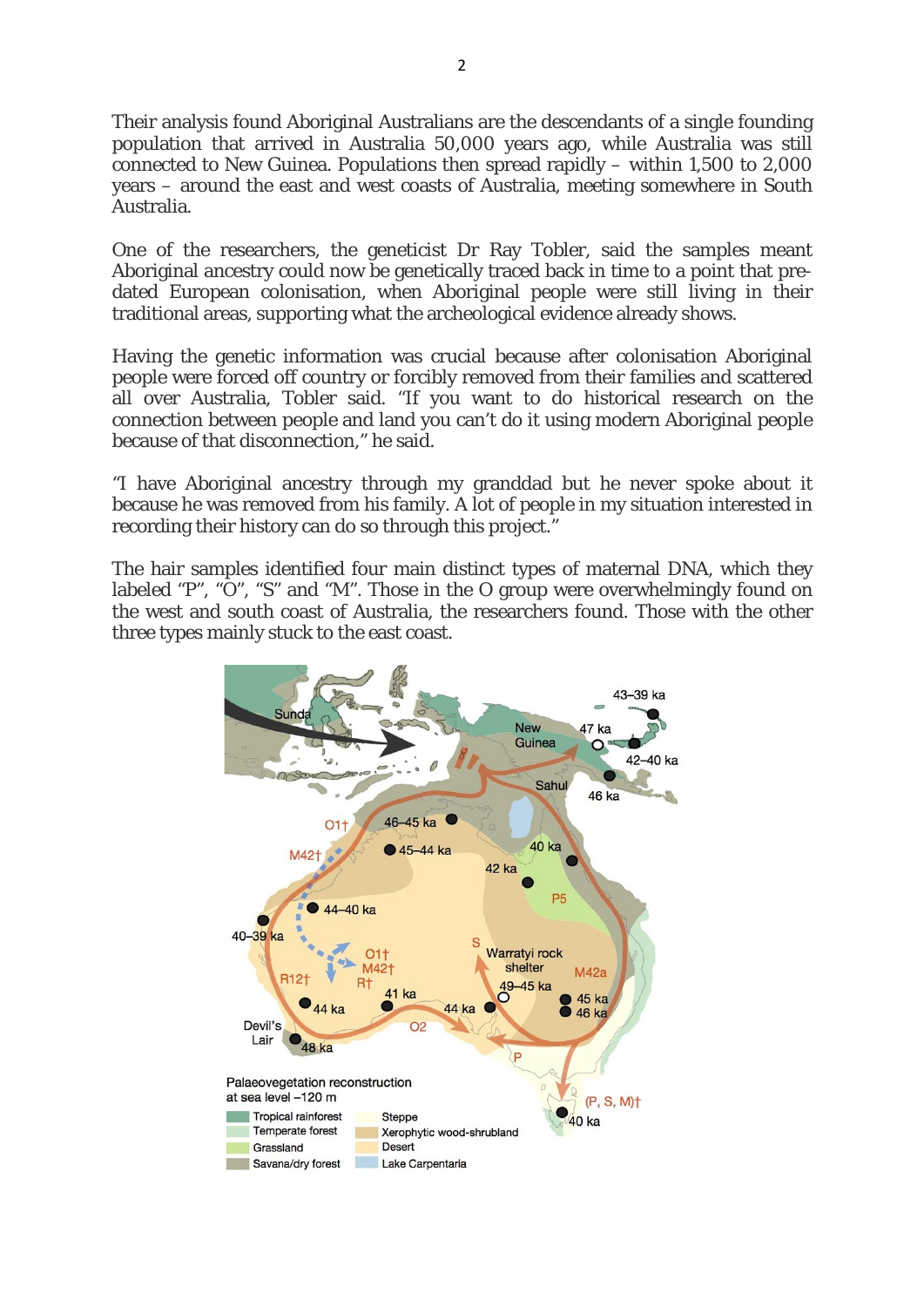*A map of Australia combining genetic and archaeological data to show the movements of Aboriginal populations going back tens of thousands of years. Photograph: University of Adelaide*

The researchers know this because the sample collectors kept detailed information about birthplaces, family history and family trees, and this – combined with film, audio and written records – allowed the researchers to create a map of movement and reconstruct history.

The project leader, Prof Alan Cooper, said it was "amazing" that the team had found Aboriginal communities have remained in discrete geographical regions. "This is unlike people anywhere else in the world and provides compelling support for the remarkable Aboriginal cultural connection to country," he said.

"During that period of time, with massive climate changes and massive environmental shifts, you might therefore have expected people to respond by moving all over the place.

"Clearly the environment did change significantly but nevertheless they were able to survive in one area with a fixed set of resources for up to 50,000 years. Nowhere else in world have humans been able to demonstrate an ability to do that. We don't have a great record of living in balance with anything."

It illustrated the enormous amount of respect, knowledge and affinity Aboriginal people must have had with the land, and to specific areas of land, to survive, Cooper said.

"That's not news to Aboriginal people," he said. "But it may help non-Aboriginal people appreciate the sheer scale and importance of that longevity. If you can try and imagine your own family history being present for 50,000 years and how important that would be to you, you can start to understand the cultural gulf apparent when Aboriginal people are talking to politicians or non-Aboriginal people about the importance of land ownership."

Cooper believes that the absence of farming might have been the key to different groups of Aboriginal people living harmoniously for so long. No wars or conflict prompting mass movements had occurred during those early thousands of years in Australia.

"When you farm and grow large amounts of food, cheap nasty food, the population grows very rapidly and when that happens you have a huge pressure to keep supplying the food and you start building up large amounts of assets," he said. "That produces war, where people are after those assets. Aboriginal people were able to survive [without war]. How have they managed to do that?

"Aboriginal history has some remarkably positive things to say."

A Kaurna elder, Lewis O'Brien, who is on the advisory group for the study, said Aboriginal people were well aware of how unique their history was and how much their identity was tied to certain locations. But he added that it was important to have the science to show that to the rest of the world.